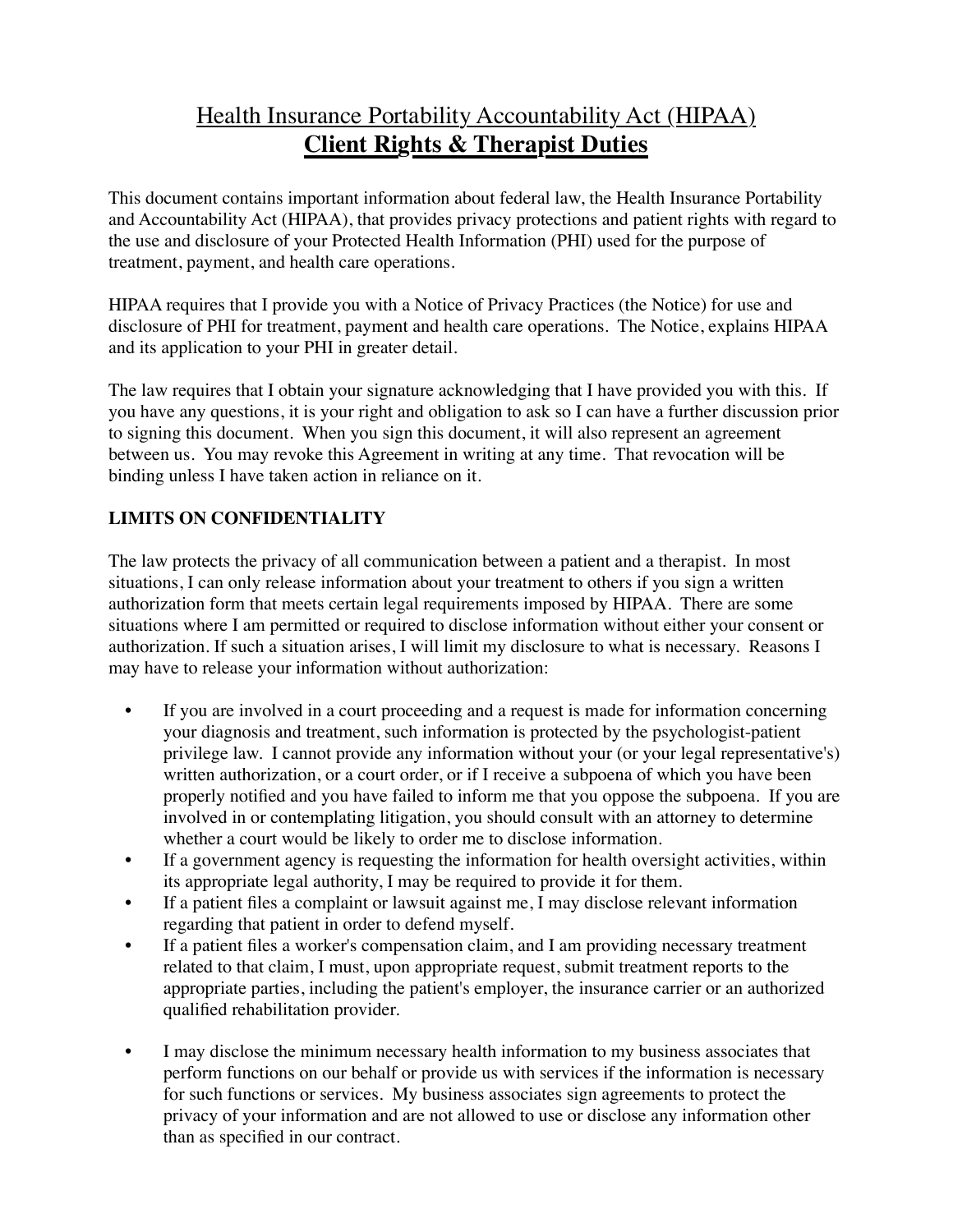There are some situations in which I am legally obligated to take actions, which I believe are necessary to attempt to protect others from harm, and I may have to reveal some information about a patient's treatment:

- If I know, or have reason to suspect, that a child under 18 has been abused, abandoned, or neglected by a parent, legal custodian, caregiver, or any other person responsible for the child's welfare, the law requires that I file a report with the California Abuse Hotline. Once such a report is filed, I may be required to provide additional information.
- If I know or have reasonable cause to suspect, that a vulnerable adult has been abused, neglected, or exploited, the law requires that I file a report with the California Abuse Hotline. Once such a report is filed, I may be required to provide additional information.
- If I believe that there is a clear and immediate probability of physical harm to the patient, to other individuals, or to society, I may be required to disclose information to take protective action, including communicating the information to the potential victim, and/or appropriate family member, and/or the police or to seek hospitalization of the patient.

### **CLIENT RIGHTS AND THERAPIST DUTIES**

#### **Use and Disclosure of Protected Health Information:**

- For Treatment I use and disclose your health information internally in the course of your treatment. If I wish to provide information outside of our practice for your treatment by another health care provider, I will have you sign an authorization for release of information. Furthermore, an authorization is required for most uses and disclosures of psychotherapy notes.
- *For Payment* I may use and disclose your health information to obtain payment for services provided to you as delineated in the Therapy Agreement.
- *For Operations* I may use and disclose your health information as part of our internal operations. For example, this could mean a review of records to assure quality. I may also use your information to tell you about services, educational activities, and programs that I feel might be of interest to you.

#### **Patient's Rights:**

- *Right to Treatment* You have the right to ethical treatment without discrimination regarding race, ethnicity, gender identity, sexual orientation, religion, disability status, age, or any other protected category.
- *Right to Confidentiality* You have the right to have your health care information protected. If you pay for a service or health care item out-of-pocket in full, you can ask us not to share that information for the purpose of payment or our operations with your health insurer. I will agree to such unless a law requires us to share that information.
- *Right to Request Restrictions –* You have the right to request restrictions on certain uses and disclosures of protected health information about you. However, I am not required to agree to a restriction you request.
- *Right to Receive Confidential Communications by Alternative Means and at Alternative Locations –* You have the right to request and receive confidential communications of PHI by alternative means and at alternative locations.
- *Right to Inspect and Copy* You have the right to inspect or obtain a copy (or both) of PHI. Records must be requested in writing and release of information must be completed. Furthermore, there is a copying fee charge of \$1.00 per page. Please make your request well in advanced and allow 2 weeks to receive the copies. If I refuse your request for access to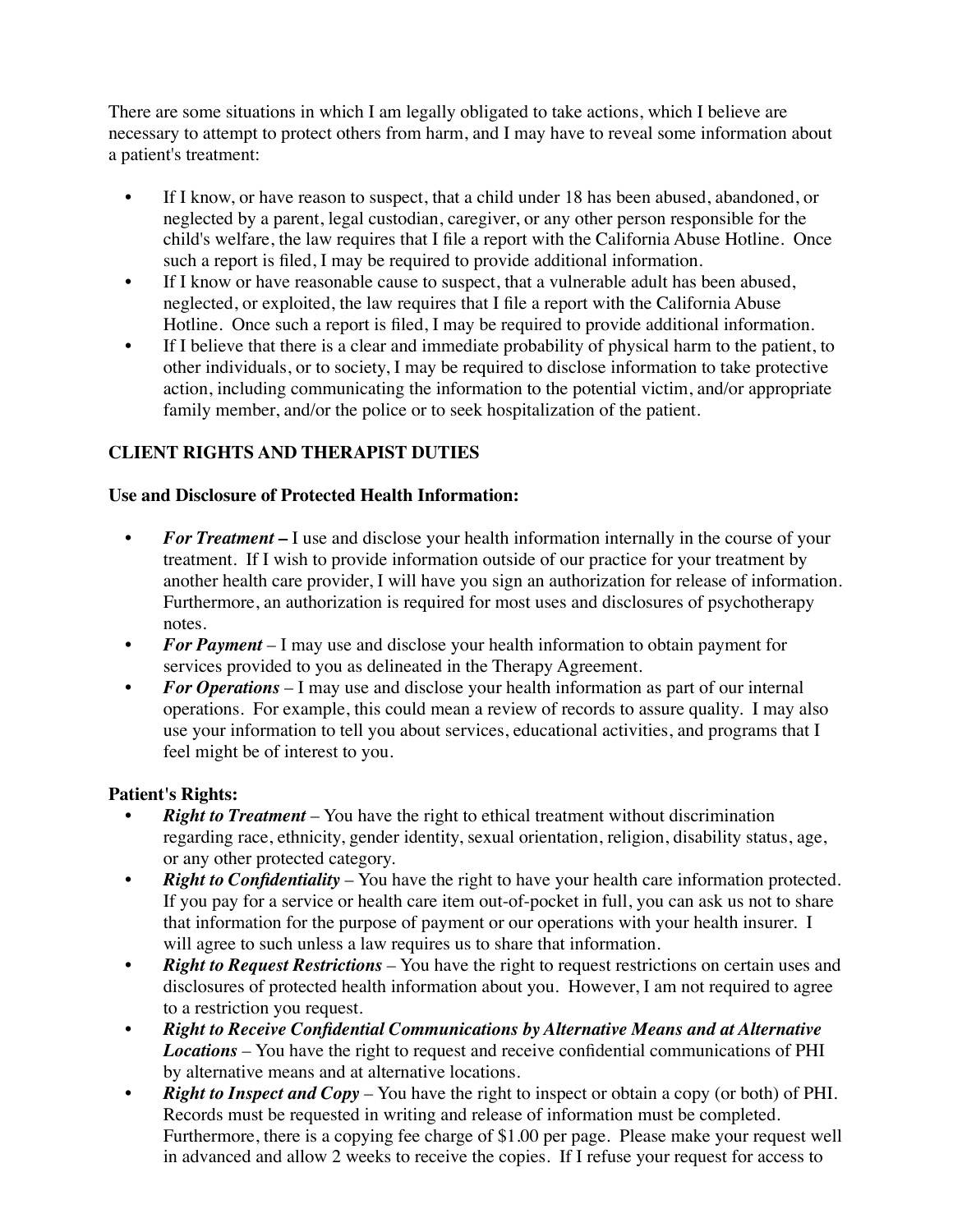your records, you have a right of review, which I will discuss with you upon request.

- *Right to Amend* If you believe the information in your records is incorrect and/or missing important information, you can ask us to make certain changes, also known as amending, to your health information. You have to make this request in writing. You must tell us the reasons you want to make these changes, and I will decide if it is and if I refuse to do so, I will tell you why within 60 days.
- *Right to a Copy of This Notice* If you received the paperwork electronically, you have a copy in your email. If you completed this paperwork in the office at your first session a copy will be provided to you per your request or at any time.
- *Right to an Accounting* You generally have the right to receive an accounting of disclosures of PHI regarding you. On your request, I will discuss with you the details of the accounting process.
- *Right to Choose Someone to Act for You –* If someone is your legal guardian, that person can exercise your rights and make choices about your health information; I will make sure the person has this authority and can act for you before I take any action.
- *Right to Choose* You have the right to decide not to receive services with me. If you wish, I will provide you with names of other qualified professionals.
- *Right to Terminate* You have the right to terminate therapeutic services with me at any time without any legal or financial obligations other than those already accrued. I ask that you discuss your decision with me in session before terminating or at least contact me by phone letting me know you are terminating services.
- *Right to Release Information with Written Consent –* With your written consent, any part of your record can be released to any person or agency you designate. Together, we will discuss whether or not I think releasing the information in question to that person or agency might be harmful to you.

#### **Therapist's Duties:**

I am required by law to maintain the privacy of PHI and to provide you with a notice of my legal duties and privacy practices with respect to PHI. I reserve the right to change the privacy policies and practices described in this notice. Unless I notify you of such changes, however, I am required to abide by the terms currently in effect. If I revise my policies and procedures, I will provide you with a revised notice in office during our session.

#### **COMPLAINTS**

If you are concerned that I have violated your privacy rights, or you disagree with a decision I made about access to your records, you may contact me, the State of California Department of Health, or the Secretary of the U.S. Department of Health and Human Services.

YOUR SIGNATURE BELOW INDICATES THAT YOU HAVE READ THIS AGREEMENT AND AGREE TO ITS TERMS AND ALSO SERVES AS AN ACKNOWLEDGEMENT THAT YOU HAVE RECEIVED THE HIPAA NOTICE FORM DESCRIBED ABOVE.

\_\_\_\_\_\_\_\_\_\_\_\_\_\_\_\_\_\_\_\_\_\_\_\_\_\_\_\_\_\_\_\_\_\_\_\_\_\_\_\_\_\_\_\_\_ \_\_\_\_\_\_\_\_\_\_\_\_\_\_\_\_\_\_\_\_

Client/Legal Guardian Signature Date

\_\_\_\_\_\_\_\_\_\_\_\_\_\_\_\_\_\_\_\_\_\_\_\_\_\_\_\_\_\_\_\_\_\_\_\_\_\_\_\_\_\_\_\_\_

Printed Name